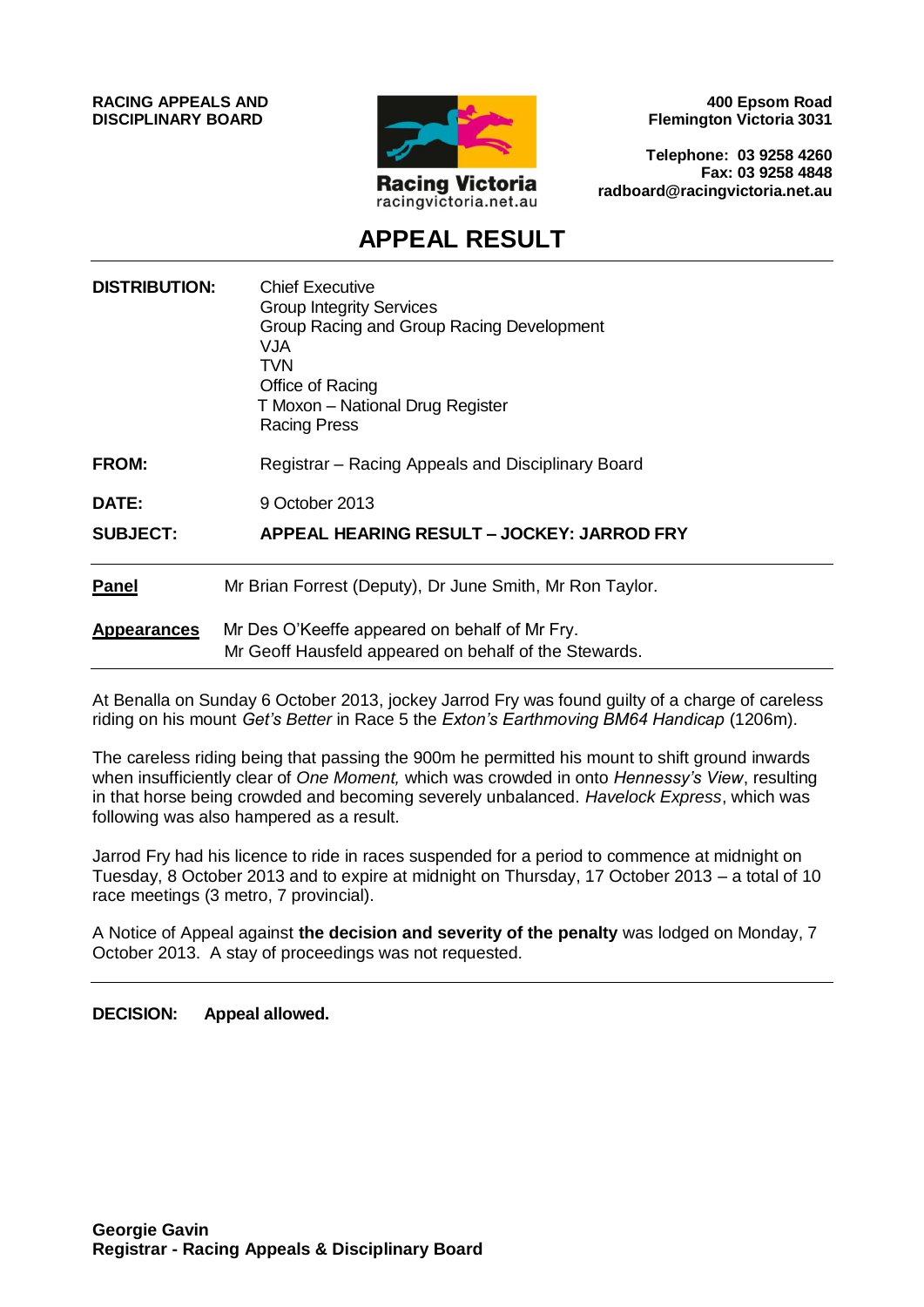# **TRANSCRIPT OF PROCEEDINGS**

#### **RACING APPEALS AND DISCIPLINARY BOARD**

\_\_\_\_\_\_\_\_\_\_\_\_\_\_\_\_\_\_\_\_\_\_\_\_\_\_\_\_\_\_\_\_\_\_\_\_\_\_\_\_\_\_\_\_\_\_\_\_\_\_\_\_\_\_\_\_\_\_\_\_\_\_\_

**MR B. FORREST, Deputy Chairman DR J. SMITH MR R. TAYLOR**

#### **EXTRACT OF PROCEEDINGS**

**DECISION**

## **IN THE MATTER OF THE EXTON'S EARTHMOVING BENCHMARK 64 HANDICAP OVER 1026 METRES AT BENALLA ON 6/10/13**

**JOCKEY: JARROD FRY**

## **MELBOURNE**

#### **WEDNESDAY, 9 OCTOBER 2013**

MR G. HAUSFELD appeared on behalf of the RVL Stewards

MR D. O'KEEFFE appeared on behalf of the Appellant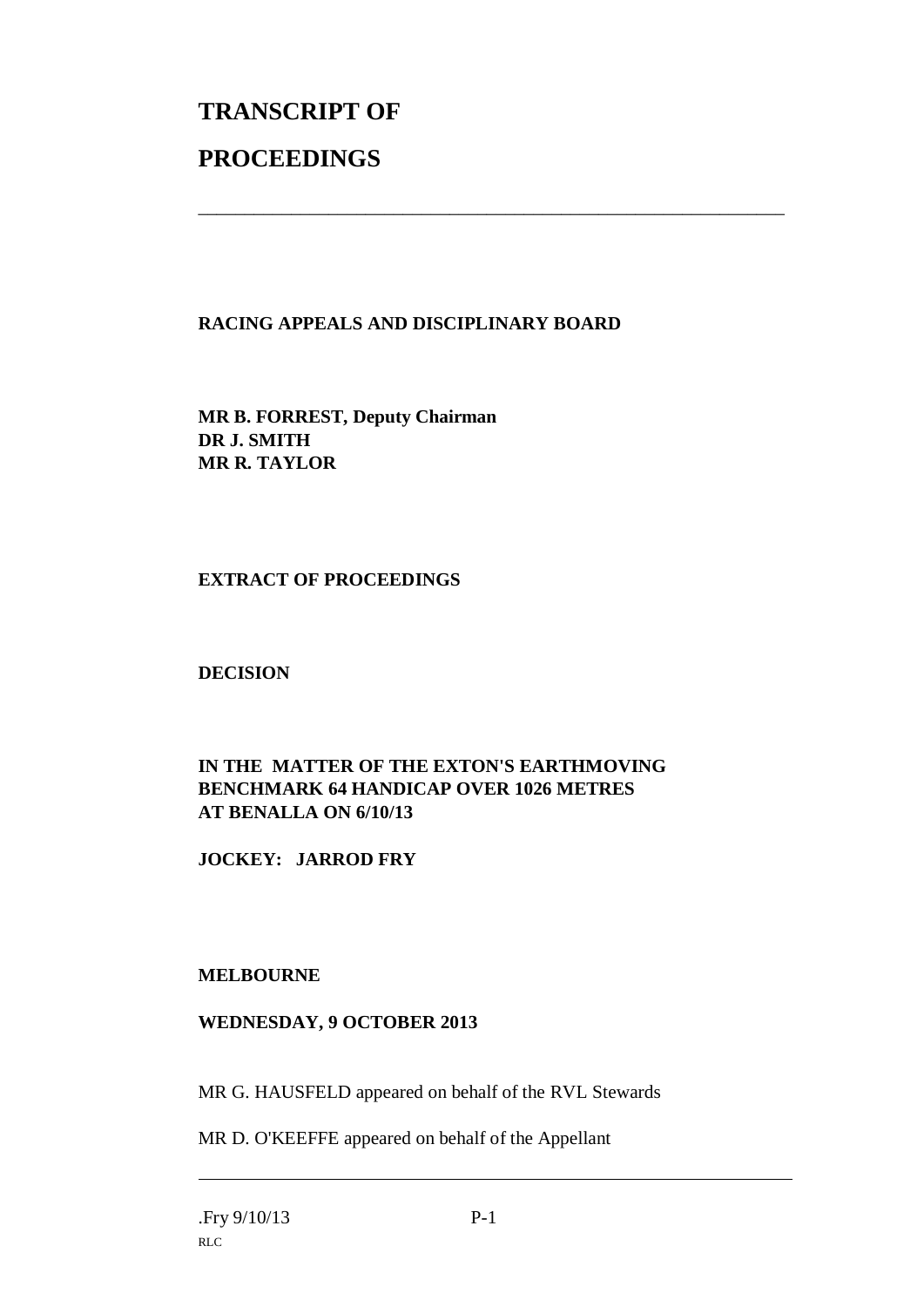DEPUTY CHAIRMAN: Jockey, Jarrod Fry, was found guilty of careless riding on his mount, Get's Better, in race 5 at Benalla on 6 October 2013 and suspended from race riding from midnight last night, 8 October, expiring midnight, 17 October, a total of 10 race meetings, three metropolitan, seven provincial. Jarrod Fry has appealed the conviction and penalty.

The Stewards' case is that passing the 900 metres, Fry permitted his mount to shift ground inwards when insufficiently clear of One Moment, which was crowded in onto Hennessy's View, resulting in that horse being crowded and becoming severely unbalanced. Havelock Express, which was following, was also hampered as a result.

The onus is on the Stewards to establish carelessness. In this case, we have the film evidence, the transcript of the inquiry and the evidence of the jockeys in the race. Unfortunately, the Board does not have the benefit of the observations of the Steward in the tower closest to the event.

That being so, on the film evidence which we have, Fry was conscious of riders on his inside when he heard a call which he immediately responded to by relieving the pressure. Fry asserted this to the stewards, that the pressure on Smith was relieved in one stride. This is confirmed by Smith who, at page 5, line 24, said: